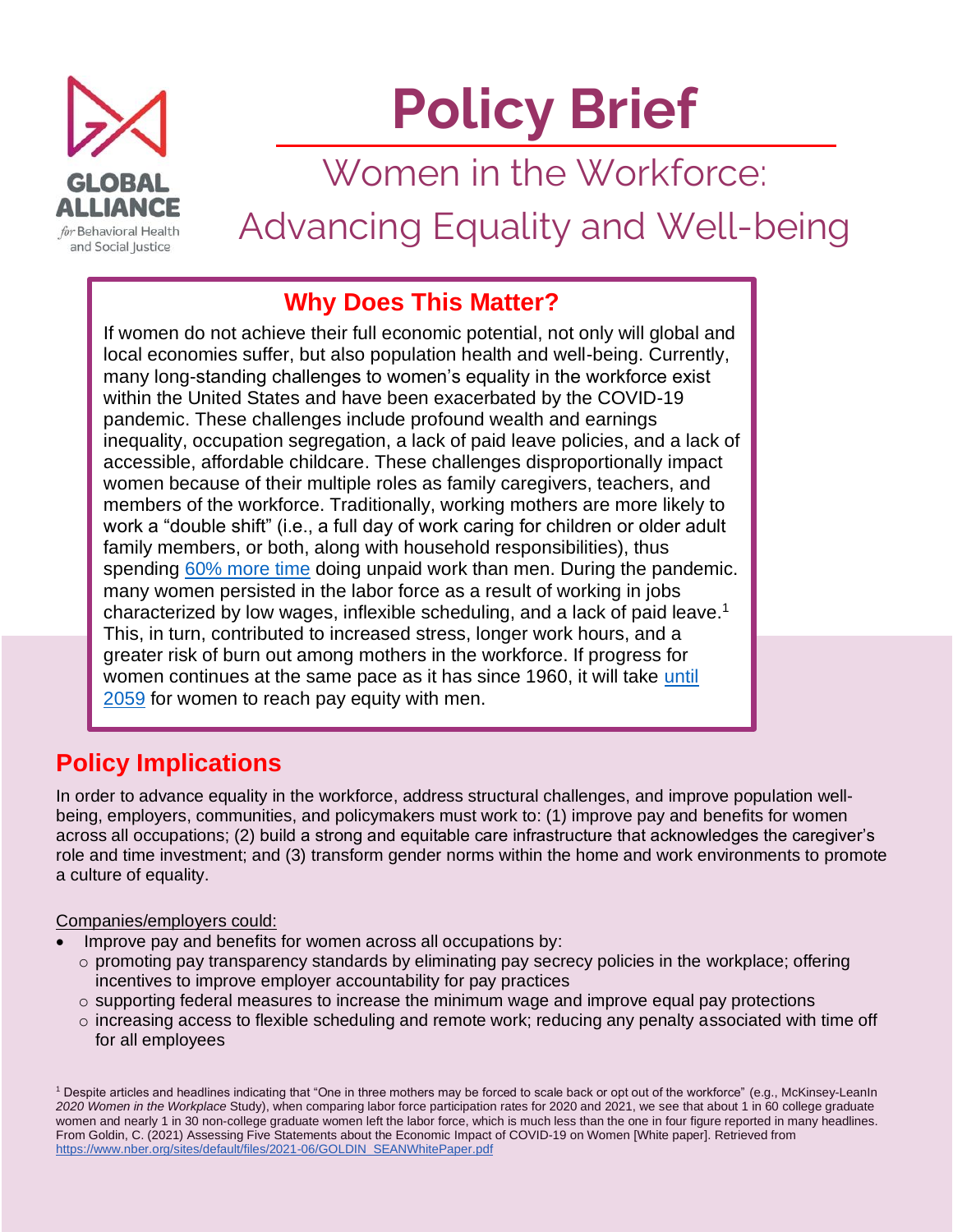# **Policy Implications (continued)**

- Build a strong and equitable care infrastructure that acknowledges the caregiver's role and time investment by:
	- o providing and encouraging uptake of paid paternity leave
	- $\circ$  providing paid family and medical leave protection equal to or above national standards
	- $\circ$  extending healthcare coverage to all workers (full and part-time) and their families
	- Transform gender norms within the home and work environments to promote a culture of equality by:
	- $\circ$  strengthening workplace policies related to paid family and medical leave and sick days
	- $\circ$  creating policies and companywide initiatives to prioritize gender equality and diversity in hiring and promotion practices, such as requiring recruiters and management to have a minimum of 50% women representation (e.g., [DNB group\)](https://www.dnb.no/en/about-us/equality-diversity.html)
	- $\circ$  investing in programs that provide mentorship, skill development, executive training, and other careerrelated support to women in attaining leadership roles and setting targets for women's representation in top management, executive level, and board membership positions

#### Communities could:

- Improve pay and benefits for women across all occupations by:
	- $\circ$  strengthening community relationships to ensure women and families have greater access to opportunities, information, and resources
	- $\circ$  forming coalitions to implement programs focused on strengthening the capacity of women and youth to participate in the workforce. Examples include workforce development and training programs targeted to the needs of women business owners, young entrepreneurs, and women wanting to transition careers or re-enter the workforce after taking time off
- Build a strong and equitable care infrastructure that acknowledges the caregiver's role and time investment by:
	- $\circ$  increasing public-private partnerships to improve the quality of existing childcare programs and to expand access to childcare and other resources. Examples include [Smart Start in North Carolina.](http://www.smartstart.org/about-smart-start/)
	- $\circ$  cultivating stronger social networks in people's communities (e.g., strengthening community connectedness and increasing access to services and environments that are important to people in the community)
- Transform gender norms within the home and work environments to promote a culture of equality by:  $\circ$  increasing awareness in schools and communities regarding gender norms and the importance of diversity, respect, inclusion, and equality of all genders
	- $\circ$  establishing and supporting community initiatives to promote gender equality by engaging men and boys to address harmful masculinity norms, prevent violence, and promote men's caregiving. An example large-scale initiative is [Promundo](https://promundoglobal.org/) – an organization based in Brazil
	- $\circ$  working with community leaders and religious leaders to empower women to have a voice

#### Policymakers could:

- Improve pay and benefits for women across all occupations by:
	- o enacting the Raise the Wage Act of 2021 (or similar policy) to raise the federal minimum wage to \$15 an hour and eliminate the \$2.13 [tipped minimum wage,](https://www.americanprogress.org/article/ending-tipped-minimum-wage-will-reduce-poverty-inequality/) which will help boost wages for roughly 32 million people
	- $\circ$  enacting a national paid family and medical leave program that is sustainably funded to provide paid leave to all employees
		- example models include Canada's [Paid Parental Leave](https://www.canada.ca/en/services/benefits/ei/ei-maternity-parental.html) Program which provides benefits to the person who is away from work because they are pregnant or have recently given birth for up to 15 weeks, plus an additional 35 weeks of paid parental leave that either parent can take
	- $\circ$  eliminating the self-employment tax and expanding health insurance tax breaks, unemployment insurance, and other social benefits to include self-employed workers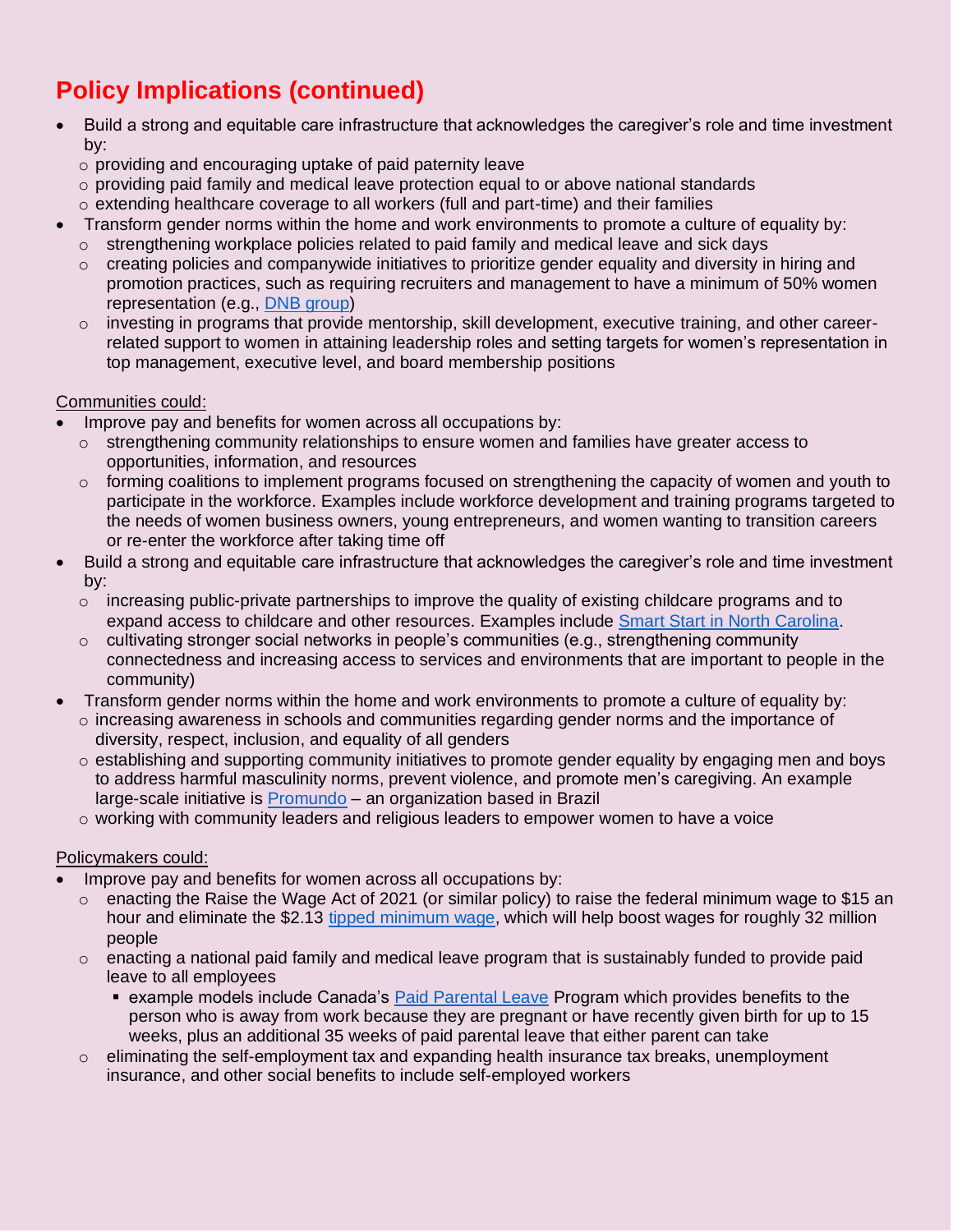## **Policy Implications (continued)**

- $\circ$  reinstating the federal government's [collection of pay data](https://www.americanprogress.org/issues/women/reports/2021/03/24/497478/10-essential-actions-promote-equal-pay/) from employers in order to collect comprehensive pay data from employers through regulatory mechanisms (e.g., Obama administration's pay data collection rule)
- $\circ$  ensuring women have full control over their bodies and health by implementing federal policies that guarantee women access to affordable comprehensive reproductive health care and family-planning services
- Build a strong and equitable care infrastructure that acknowledges the caregiver's role and time investment by:
	- $\circ$  establishing a set of federal minimum standards related to paternity leave, family leave, medical leave and caregiver leave; flexible working arrangements for workers who are parents or caregivers; and legal protection for those applying for or making use of family-related leave and flexible working arrangements similar to the European Commission's Work-Life Balance (WLB) Directive.
		- **Other example models include the [National Workplace Flexibility Initiative](https://sloan.org/programs/completed-programs/workplace-workforce-working-families#tab-national-workplace-flexibility-initiative)**
	- $\circ$  financing a permanent expansion of the American Rescue Plan Act's (ARPA) child tax credit benefits that applies to all U.S.-born children regardless of their parents' legal status; providing additional assistance to families in states where the cost of childcare averages more than \$300 per month
		- **other examples include [promoting universal pre-kindergarten education](https://www.whitehouse.gov/wp-content/uploads/2021/10/National-Strategy-on-Gender-Equity-and-Equality.pdf) as laid out in the Biden** Administration's *National Strategy on Gender Equity and Equality*
	- $\circ$  directly investing in care facilities (child and older adult care) and the [caregiving workforce](https://www.whitehouse.gov/wp-content/uploads/2021/10/National-Strategy-on-Gender-Equity-and-Equality.pdf) to address issues of limited availability, high cost, and inconvenient program hours, all of which create barriers for working mothers
	- $\circ$  improving the long-term care system by directly investing in both facility and home-based services (e.g., [home-or-community-based care\)](https://www.whitehouse.gov/wp-content/uploads/2021/10/National-Strategy-on-Gender-Equity-and-Equality.pdf). This could include long-term care (LTC) policies that will provide a more inclusive and equitable system for delivering LTC services based on individuals' social circumstances (e.g., family support, demographic region, etc. rather than based on income). LTC policies could also federally support, recognize, and incentivize informal caregivers. Examples of countries with successful publicly funded LTC systems include those in Sweden, Denmark, and the Netherlands.
- Transform gender norms within the home and work environments to promote a culture of equality by:
	- $\circ$  requiring employers to set targets for increasing women's representation at all levels
	- o implementing a comprehensive strategy to help prevent the formation of gender stereotypes in children through early education
	- $\circ$  enacting orders and policies to promote gender equity and inclusion in the workplace
		- examples include [banning gender-based restrictions](https://www.whitehouse.gov/wp-content/uploads/2021/10/National-Strategy-on-Gender-Equity-and-Equality.pdf) on occupations held and hours worked as well as spousal consent requirements

These implications highlight the need to take an ecologically grounded focus to advance women's equality in the workforce that emphasizes multiple levels and is appropriately framed through an intersectional lens because these structural challenges are exacerbated for women with intersecting identities. As emphasized in the literature, the experience of oppression cannot be categorized by gender or race or even a sum of socially constructed categories. Thus, to dismantle barriers to women's equality in the workforce and improve wellbeing, we must focus on the multiple intersecting social identities that women may hold and how they interact with workplace contexts and the broader structures to shape experiences of inequality in the workplace.